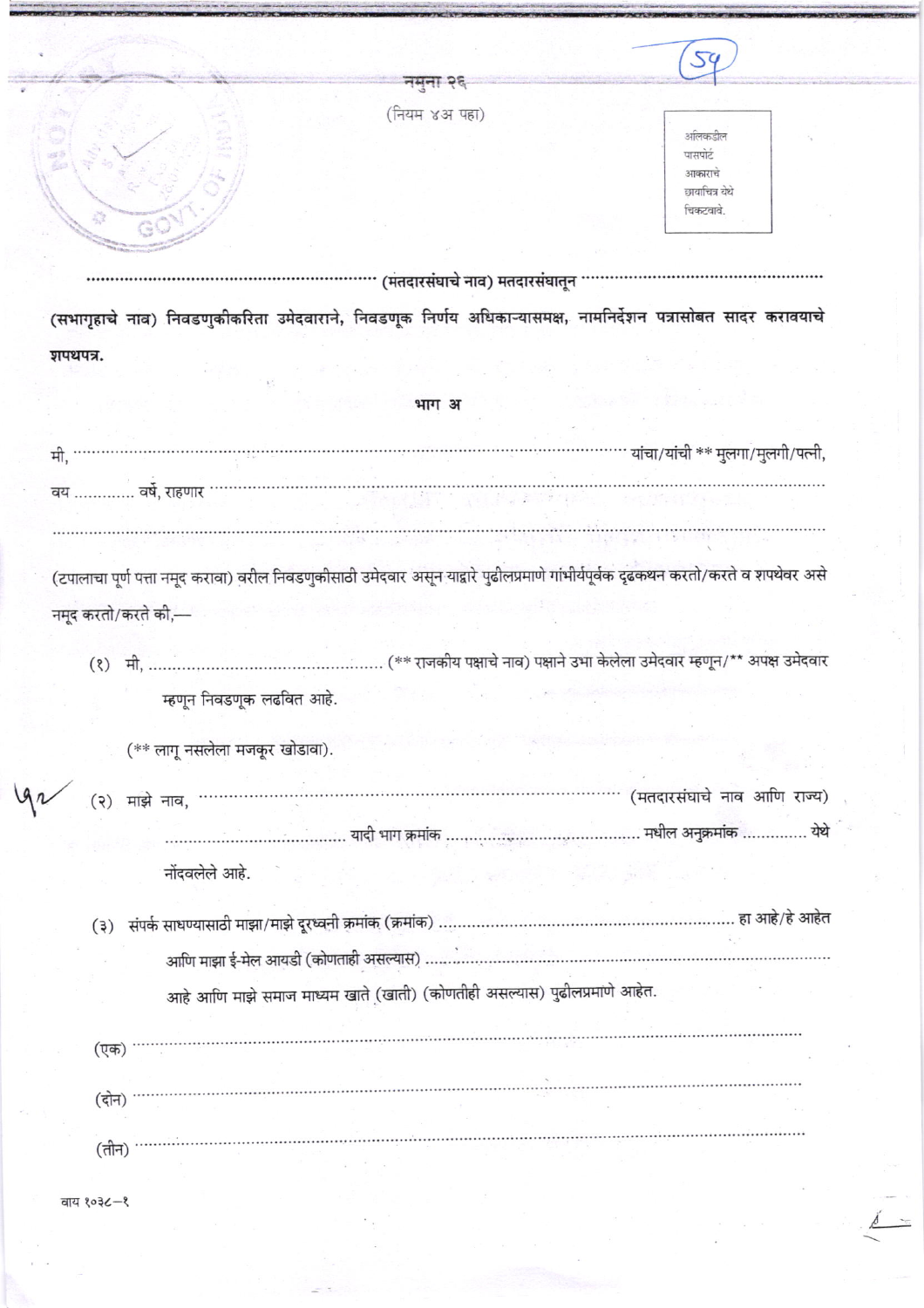**FORM 26** (See rule 4A)

> Please affix your recent passport size photograph here

AFFIDAVIT TO BE FILED BY THE CANDIDATE ALONGWITH NOMINATION PAPER BEFORE THE RETURNING OFFICER FOR ELECTION TO ... M. L.C. C. .................. (NAME OF THE HOUSE) FROM Amsquiati Teacher CONSTITUENCY (NAME OF THE CONSTITUENCY)

## PART A

| Deeponkan survabhan Telgote<br>** son/daughter/wife of                                                                                   |  |
|------------------------------------------------------------------------------------------------------------------------------------------|--|
| Surrabhan Ramji Telqote Aged 63 varmen years, resident of                                                                                |  |
| 7 Saraswati vihan malkapun Road Akola                                                                                                    |  |
| (mention full postal address), a candidate at the above election, do hereby solemnly                                                     |  |
| affirm and state on oath as under :-                                                                                                     |  |
| <del>a candidate setup py</del>                                                                                                          |  |
| mame of the political party)/**am contesting as an Independent candidate.                                                                |  |
| (** strike out whichever is not applicable)                                                                                              |  |
| (2) My name is enrolled in $A \times 0.75$ ( $\geq$ ) 31, Mab (Name of the constituency and the State), at Serial No. $\rightarrow$ 312. |  |
|                                                                                                                                          |  |
| (3) My contact telephone number(s) is/are  95039.40122.                                                                                  |  |

and my email id (if any) is ... di pankan lelgote 7@g.mail.com

and my social media account(s) (if any) is/are  $NI$ 

(i)  $...$   $N_A$ .

(g